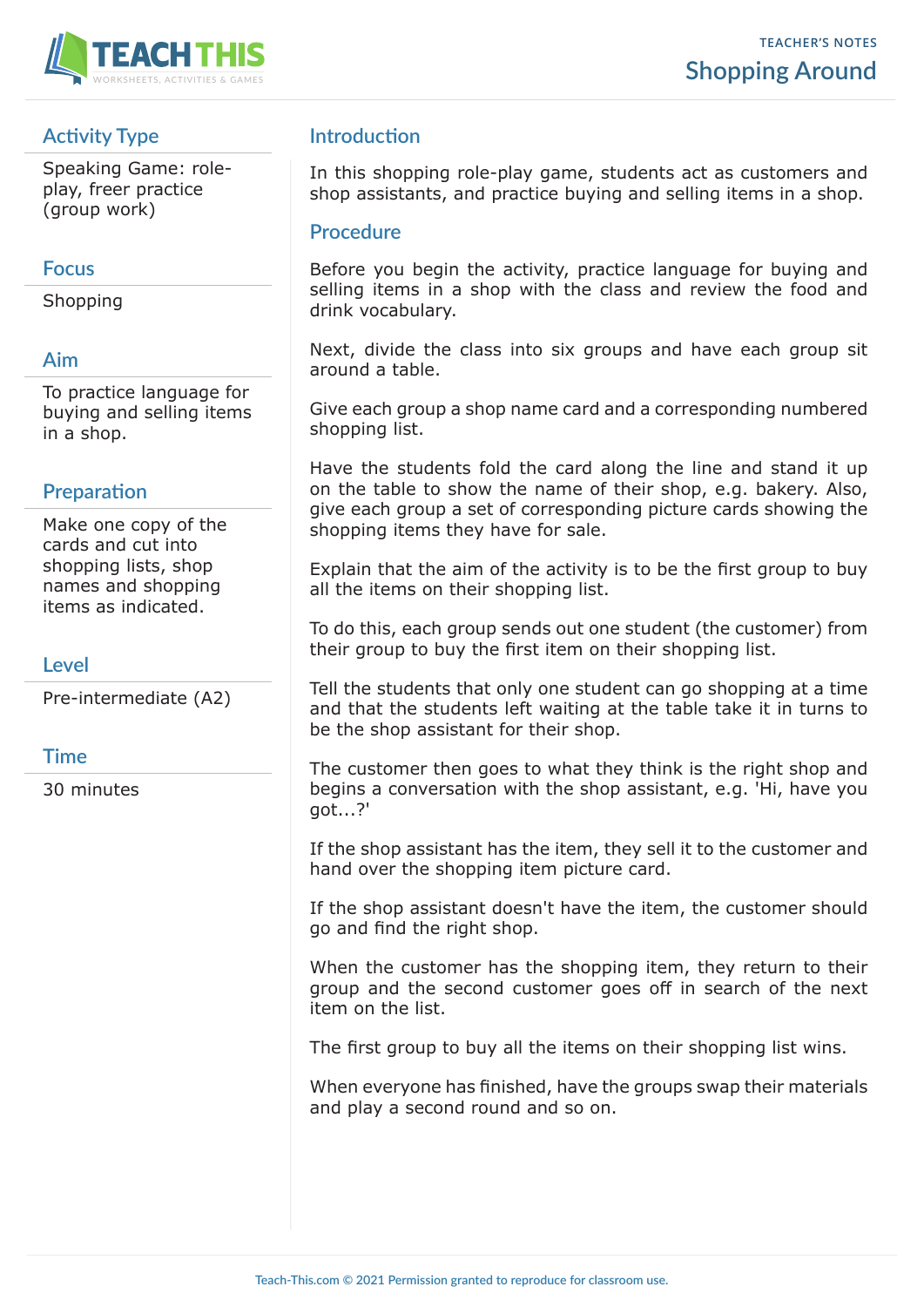

# **SHOPPING Shopping Around**

# **Shopping lists**

| <b>Shopping list 1</b>      | <b>Shopping list 2</b> | <b>Shopping list 3</b>      |
|-----------------------------|------------------------|-----------------------------|
| three lamb chops            | two bottles of cola    | a bottle of aspirin         |
| two packets of potato chips | a chicken              | four chocolate chip cookies |
| a watermelon                | five croissants        | two steaks                  |
| two cartons of yogurt       | asparagus              | a newspaper                 |
| a tube of toothpaste        | 200 grams of cheese    | four bananas                |
| lip stick                   | a loaf of bread        | some sweetcorn              |
| <b>Shopping list 4</b>      | <b>Shopping list 5</b> | <b>Shopping list 6</b>      |
|                             |                        |                             |
| a carton of milk            | three carrots          | a chocolate bar             |
| a bottle of vitamins        | 500 grams of bacon     | some grapes                 |
| two chocolate doughnuts     | a packet of razors     | a packet of coffee          |
| six sausages                | a loaf of French bread | some plasters               |
| a magazine                  | 300 grams of ham       | four muffins                |

# **Shop names**

| $\cancel{\times}$ | <b>BAKERY</b>             | <b>PHARMACY</b> | <b>SUPERMARKET</b> |
|-------------------|---------------------------|-----------------|--------------------|
|                   |                           |                 | 6                  |
|                   | GREENGROCER'S NEWSAGENT'S |                 | <b>BUTCHER'S</b>   |